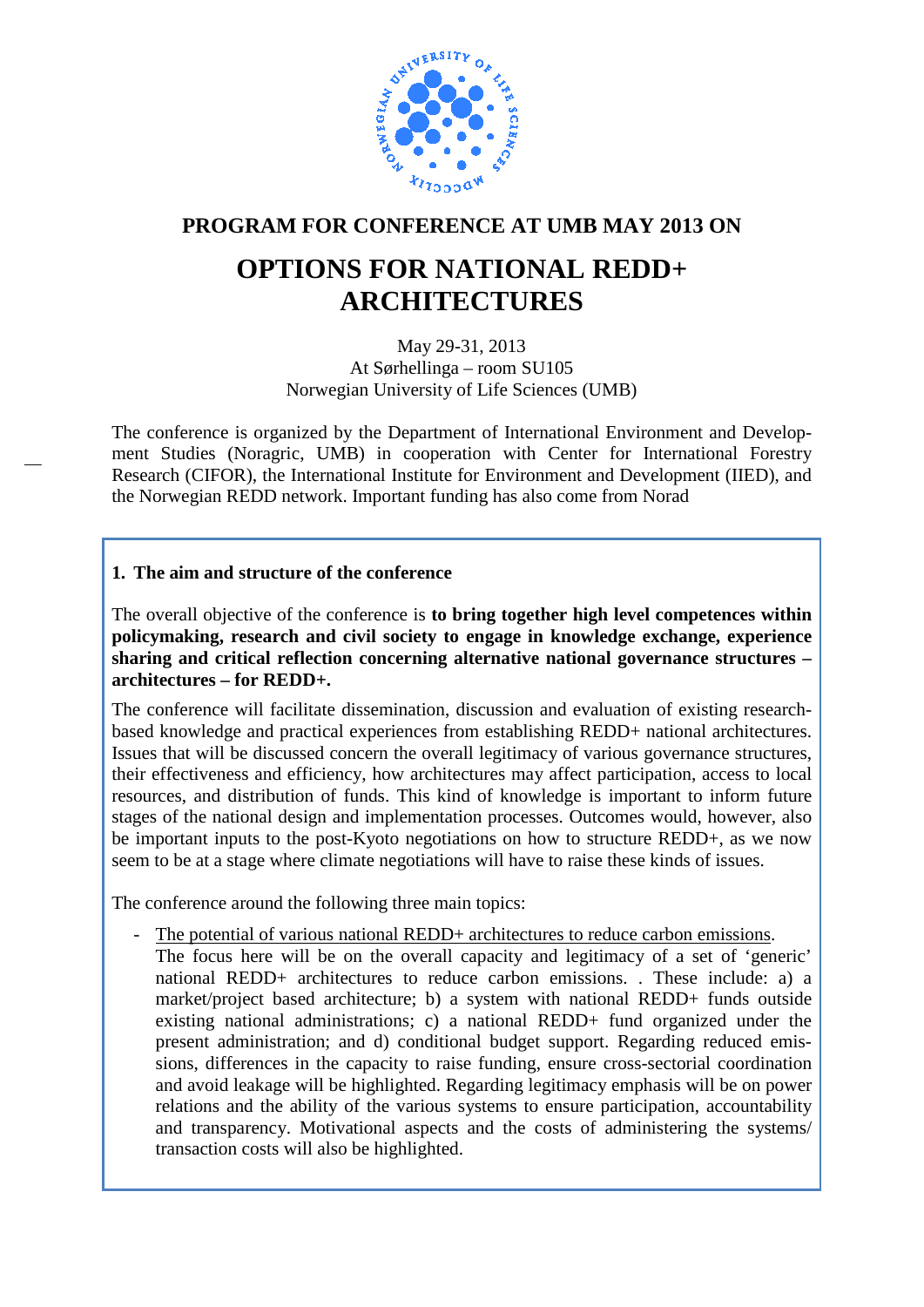Making REDD+ participatory and protective of local rights.

This topic concerns the role and position of local and indigenous communities in design and implementation of REDD+. The relationship between decision making at national and local levels is a core element and includes the issue of what rights local forest communities should have to opt out of REDD. The processes of decision making and the role of FPIC principles are major issues. Issues of land tenure, carbon rights, and benefit sharing more generally are linked to how local rights are protected in the REDD+. The risk of elite capture at various levels is important, including the challenges regarding potential recentralization of forest management. Related to that is also the issue of how to empower vulnerable groups.

#### What to pay for and how?

This has several dimensions: should payments be for establishment of policies/policy measures (outputs), actions taken (outcomes) or impacts (i.e. how far down the result chain)? In the case of impacts, should the focus be on forest stocks or emissions? What payment formats are considered most advantageous? Who should decide about such formats? How should carbon impacts be handled relative to other so-called co-benefits like local livelihoods and biodiversity? Are these multiple goals compatible or do we face trade-offs? Finally, REDD+ results must be measured/monitored and verified. How to link monitoring at national and local scales? What should be the role of participatory monitoring?

The conference will combine presentation and discussion sessions of various formats. There will be presentations based on research on the respective issues and first-hand experiences gained by the countries involved in the processes of developing REDD+ architectures. Discussion sessions will be organized both in groups and in plenary. There will also be summary sessions focused at encapsulating experiences. A core output from the conference will be a report summarizing the insights from the debates and the advices it offers to the international REDD+ community.

#### **2. Participants**

Three representatives from the following countries: Brazil, DRC, Ghana, Indonesia, Nepal, Pakistan, Tanzania, Uganda and Vietnam have been invited. It has been important to select countries that are at different stages of the process of establishing national REDD+ architectures. From these countries policy-makers (REDD+ Focal Point), researchers and NGO representatives will participate. So will represwentatives of the Norwegian Ministry of the Environment (the secretariat for the Norwegian Forest Initiative), the Norwegian Ministry of Foreign Affairs and NORAD. Several internationally renowned researchers that have undertaken comparative research on topics relevant to the conference are participating. Researchers from the organizers will also be involved. Finally, with a group of PhD students – following the course 'Multidisciplinary Perspectives on REDD+', arranged by the University of Oslo - the total number of participants is close to 90.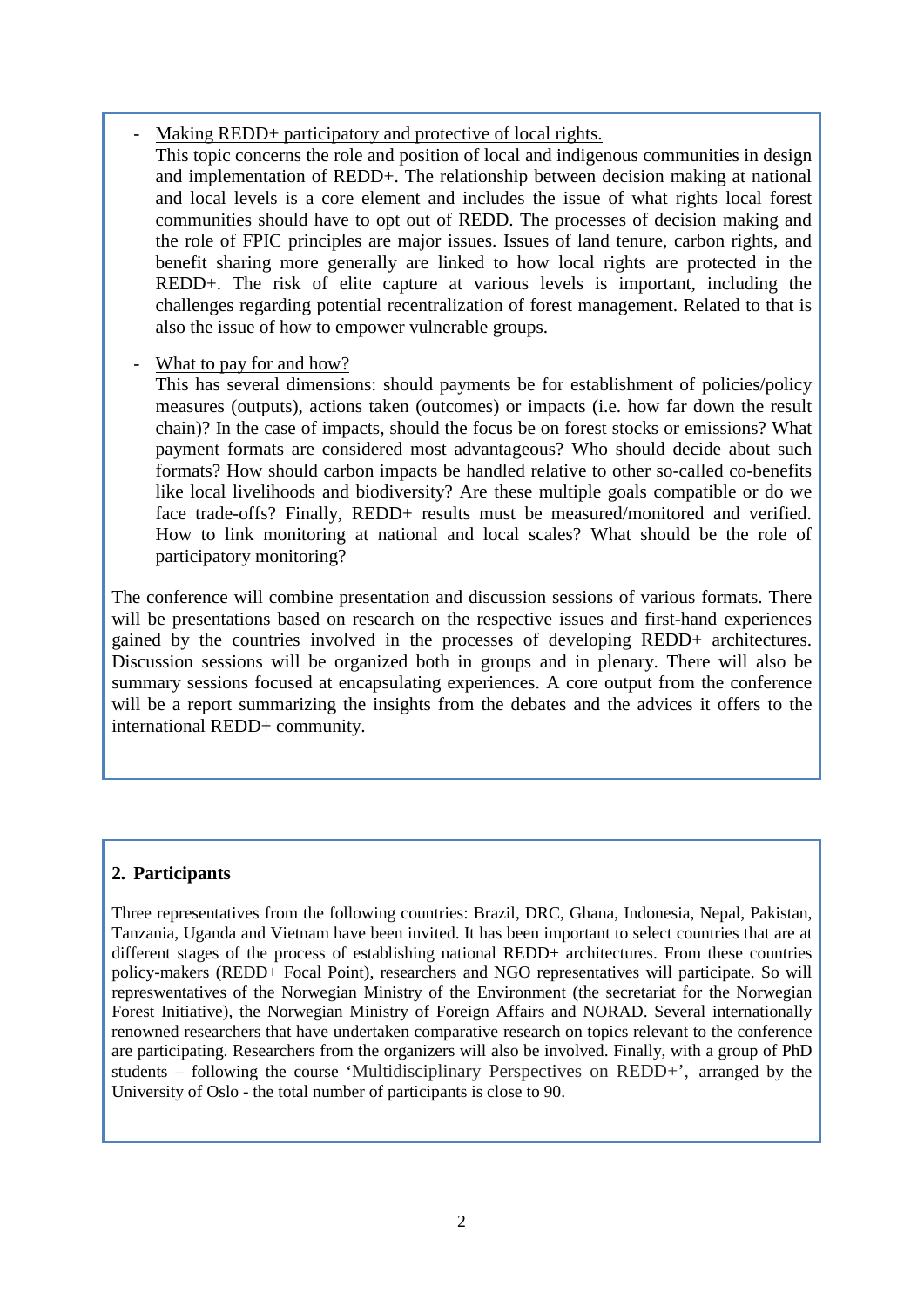#### **3. Program**

May 29

08.30-09.00: Registration and coffee

Session 1: Introduction to the conference

Moderator: Poul Wisborg (Noragric)

- 09.00-09.20: Opening: Vice chancellor UMB, Hans Fredrik Hoen
	- Political advisor, Ministry of Environment, Audun Garberg.
- 09.20-0925: Practical information (by the organizers)
- 09.25-09.45: Arild Angelsen (UMB): Where is REDD+ heading?
- 09.45-11.00: Status in participating countries presentation by REDD Focal Points from each participating country – 8 minutes per county
	- Brazil: Paulo José Chiarelli V. de Azevedo
		- Democratic Republic of Congo: Patrick Bisimwa Kulimushi
	- Ghana: Yaw Kwakye (tbc)
	- Indonesia: Chandra Kirana
	- Nepal: Resham Dangi
	- Pakistan: Syed Mahmood Nasir
	- Tanzania: Julius Ningu
	- Uganda: Xavier Mugumya

11.00-11.30: Coffee break

Session 2: The potential of different national REDD+ architectures to reduce carbon emissions Moderator: Pål Vedeld (Noragric) 11.30-11.50: Arild Vatn (UMB): National REDD+ architectures – the main issues. 11.50-12.30: Maria Brockhaus (CIFOR): National REDD+ policy processes: Old or new power constellations? 12.30-13.30: Lunch 13.30-14.00: Question and discussion session

- 14.00-14.30: Natalie Unterstell (Brazilian REDD+ Focal point): The Brazilian REDD+ architecture
- 14.30-14.45: Virgilio Viana (FAS): REDD+ projects on the ground: the Bolsa Floresta Program experience
- 14.45-15.00: Questions and discussion
- 15.00-15.05: Introduction to group work on the overall capacities of national REDD+ architectures
- 15.05-17.00: Group work  $1$  incl. coffee break
- 17.00-17.45: Plenary presentations and summing up

<sup>1800:</sup> Dinner

<span id="page-2-0"></span> <sup>1</sup> The representatives from the REDD+ authorities in each country have prepared a report that is distributed before the conference starts describing the status of the process of establishing national REDD+ architectures. We presume that these reports are read in beforehand, Each national representative will then get 8 minutes to summarize the main messages in this session.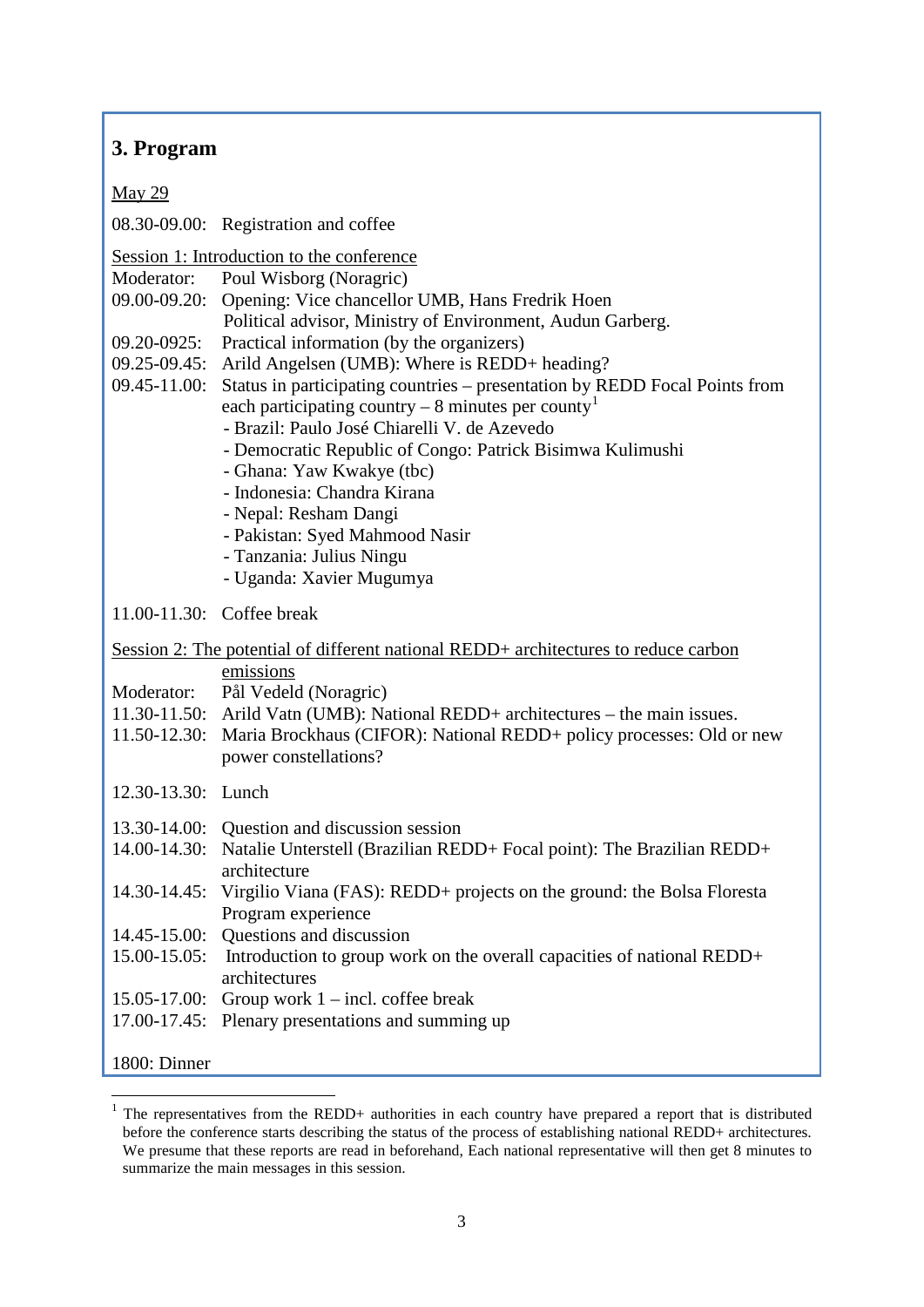#### May 30

08.30-09.00: Coffee

| Moderator:<br>$09.00 - 09.30:$<br>$09.30 - 10.00:$<br>$10.00 - 10.30$ :   | Session 3: Making REDD+ participatory and protective of local rights<br>Mariteuw Chimere Diaw (African Model Forest Network)<br>Anne Larson (CIFOR): Does REDD+ favor securing rights at the local level?<br>An overwiew<br>William Sunderlin (CIFOR): Does REDD+ favor securing rights at the local<br>level? Observations from 19 projects in five countries<br>Question and discussion session                                                                                                                                                                    |
|---------------------------------------------------------------------------|----------------------------------------------------------------------------------------------------------------------------------------------------------------------------------------------------------------------------------------------------------------------------------------------------------------------------------------------------------------------------------------------------------------------------------------------------------------------------------------------------------------------------------------------------------------------|
| 10.30-11.00: Coffee break                                                 |                                                                                                                                                                                                                                                                                                                                                                                                                                                                                                                                                                      |
|                                                                           | 11.00-11.40: Edwin Vasquez (COICA): How could REDD+ serve indigenous interests?                                                                                                                                                                                                                                                                                                                                                                                                                                                                                      |
| $11.40 - 12.05$ :                                                         | (with translation)<br>George Kajembe (Sokoine University of Agriculture, Tanzania): The REDD+<br>process in Tanzania: The village as an arena for defining and defending local                                                                                                                                                                                                                                                                                                                                                                                       |
| $12.05 - 12.20$ :                                                         | and national interests<br>Gene Birikorang, (Hamilton Resources, Ghana): State ownership vs.<br>customary rights to forests: The challenges of legal pluralism for REDD+ in<br>Ghana                                                                                                                                                                                                                                                                                                                                                                                  |
| 12.20-13.20: Lunch                                                        |                                                                                                                                                                                                                                                                                                                                                                                                                                                                                                                                                                      |
| Moderator:<br>$13.20 - 13.50$ :<br>$13.50 - 13.55$ :<br>$14.00 - 16.00$ : | Darley Kjosavik (Noragric)<br>Question and discussion session<br>Introduction to group work on REDD+ on participation and protection of local<br>rights<br>Group work $2$ – incl. coffee break                                                                                                                                                                                                                                                                                                                                                                       |
| $16.00 - 17.00$ :                                                         | Plenary presentations and summing up                                                                                                                                                                                                                                                                                                                                                                                                                                                                                                                                 |
| 1800: Dinner                                                              |                                                                                                                                                                                                                                                                                                                                                                                                                                                                                                                                                                      |
| May 31:                                                                   |                                                                                                                                                                                                                                                                                                                                                                                                                                                                                                                                                                      |
| 08.30-09.00: Coffee                                                       |                                                                                                                                                                                                                                                                                                                                                                                                                                                                                                                                                                      |
| Moderator:<br>$09.00 - 09.25$ :<br>09.50-10.20:                           | Session 4: What to pay for and how?<br>Maryanne Grieg Gran (IIED)<br>Desmond McNeill (University of Oslo): REDD+: What should be measured?<br>09.25-09.50: Esteve Corbera (Universitat Autonoma de Barcelona): Distributional<br>implications of payments for ecosystem services<br>Adrian Enright (SNV, Vietnam): What payment systems for REDD+ do local<br>people favor? Experiences from Vietnam<br>Gorettie N. Nabanoga and Justine Namaalwa (Makerere University, Uganda):<br>What payment systems for REDD+ do local people favor? Experiences from<br>Uganda |
|                                                                           | 10.20-10.50: Question and discussion session                                                                                                                                                                                                                                                                                                                                                                                                                                                                                                                         |